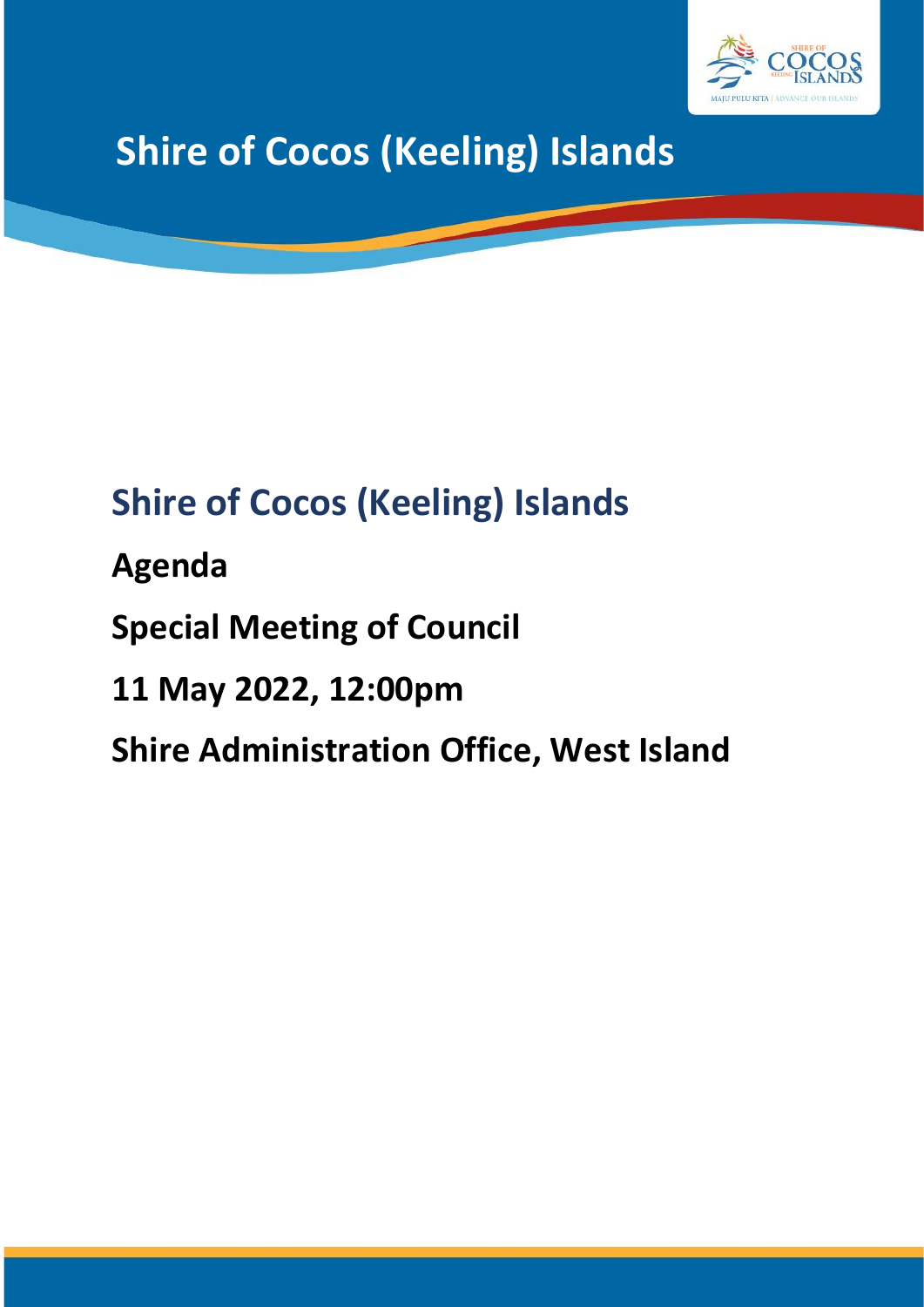

## **OUR VALUES**

**Service**

Provide the best service we can.

We serve the community and each other.

#### **Accountability**

We take responsibility for our own actions.

We do what we say we will do.

Mistakes are an opportunity to learn.

#### **Support**

We support our team and our community.

Look for opportunities to help each other.

#### **Respect**

We respect and value others.

Our interactions are always respectful towards others.

#### **Integrity**

We will be honest and transparent with all our dealings.

Maintain confidentiality.

Trust each other.

#### **Achievement**

Being proactive and enabling the outcomes.

Be creative and think outside the square.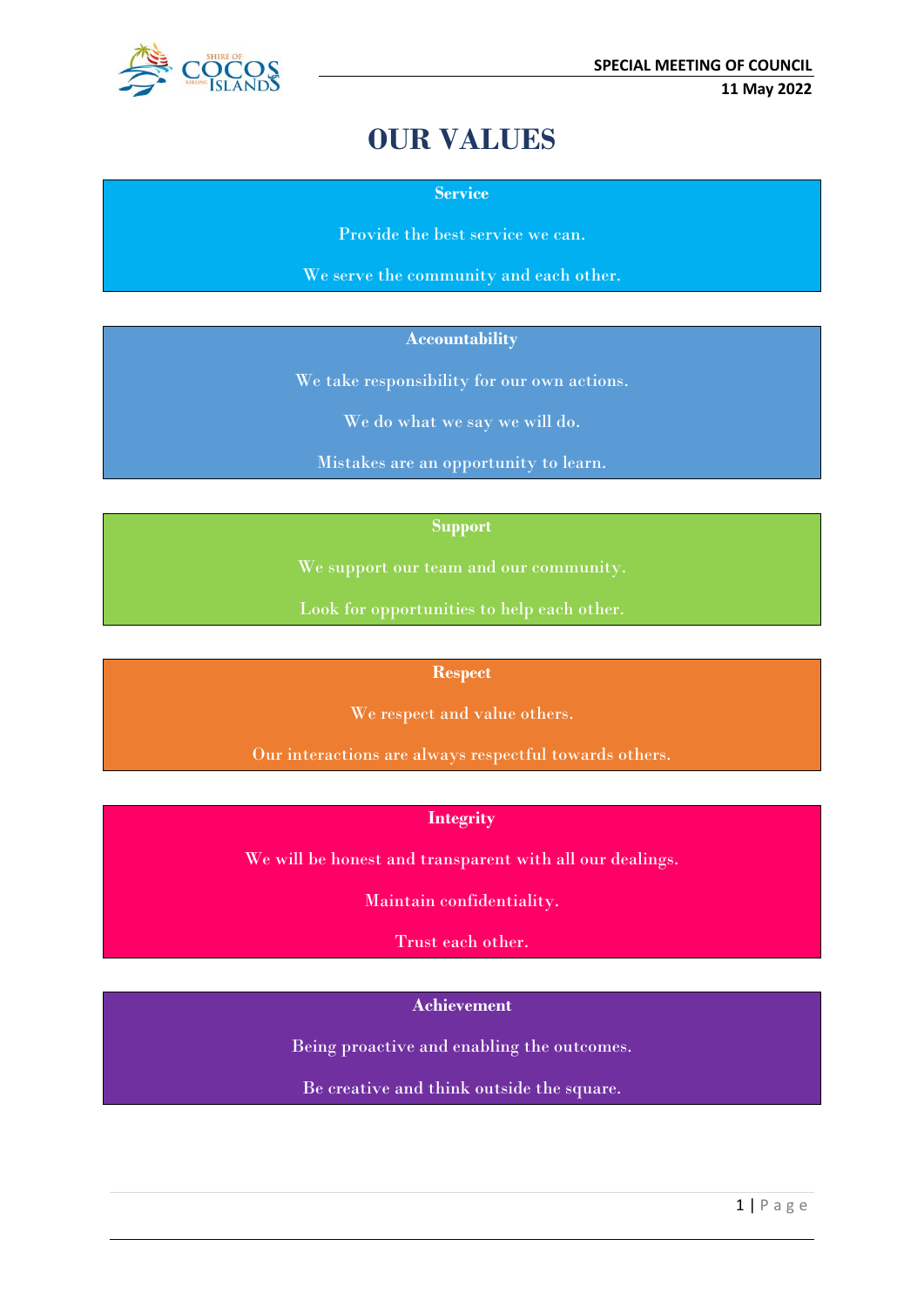

**11 May 2022**

#### **TABLE OF CONTENTS**

| $\mathbf{1}$            | <b>OPENING/ANNOUNCEMENTS OF VISITORS</b>                                                                      | 4 |
|-------------------------|---------------------------------------------------------------------------------------------------------------|---|
| $\overline{2}$          | ATTENDANCE/APOLOGIES/LEAVE OF ABSENCE (PREVIOUSLY APPROVED)                                                   | 4 |
| 3                       | RESPONSE TO PREVIOUS PUBLIC QUESTIONS TAKEN ON NOTICE                                                         | 4 |
| 4                       | <b>PUBLIC QUESTION TIME</b>                                                                                   | 4 |
| 5                       | <b>LEAVE OF ABSENCE</b>                                                                                       | 5 |
| 5.1                     | LEAVE OF ABSENCE (PREVIOUSLY APPROVED)                                                                        | 5 |
| 5.2                     | APPLICATION FOR LEAVE OF ABSENCE                                                                              | 5 |
| 6                       | PETITIONS/DEPUTATIONS/PRESENTATIONS                                                                           | 5 |
| $\overline{\mathbf{z}}$ | <b>CONFIRMATION OF MINUTES OF PREVIOUS MEETINGS</b>                                                           | 5 |
| <b>NIL</b>              |                                                                                                               | 5 |
| 8                       | ANNOUNCEMENTS BY THE PRESIDING MEMBER AND COUNCILLORS                                                         | 5 |
| 9                       | <b>DECLARATION OF INTERESTS</b>                                                                               | 5 |
| 10                      | <b>REPORT AND RECOMMENDATIONS</b>                                                                             | 5 |
|                         | REPORTS OF OFFICERS AND RECOMMENDATIONS OF COMMITTEE                                                          | 5 |
| 10.1                    | <b>FINANCE</b>                                                                                                | 6 |
| <b>NIL</b>              |                                                                                                               | 6 |
| 10.2.                   | <b>LEASE</b>                                                                                                  | 6 |
| <b>NIL</b>              |                                                                                                               | 6 |
| 10.3                    | <b>PLANNING/BUILDING</b>                                                                                      | 6 |
| <b>NIL</b>              |                                                                                                               | 6 |
| 10.4                    | <b>ADMINISTRATION</b>                                                                                         | 6 |
| <b>NIL</b>              |                                                                                                               | 6 |
| 11                      | <b>MINUTES TO BE RECEIVED</b>                                                                                 | 6 |
| 11.1                    | MINUTES FROM CEO RECRUITMENT AND SELECTION COMMITTEE MEETING TO BE<br>RECEIVED - 28 APRIL 2022 AND 4 MAY 2022 | 6 |
| 12                      | ELECTED MEMBERS MOTIONS OF WHICH PREVIOUS NOTICE HAS BEEN GIVEN                                               | 9 |
| 13                      | <b>MOTIONS WITHOUT NOTICE WITH LEAVE OF COUNCIL</b>                                                           | 9 |
| 14                      | <b>MATTERS BEHIND CLOSED DOORS</b>                                                                            | 9 |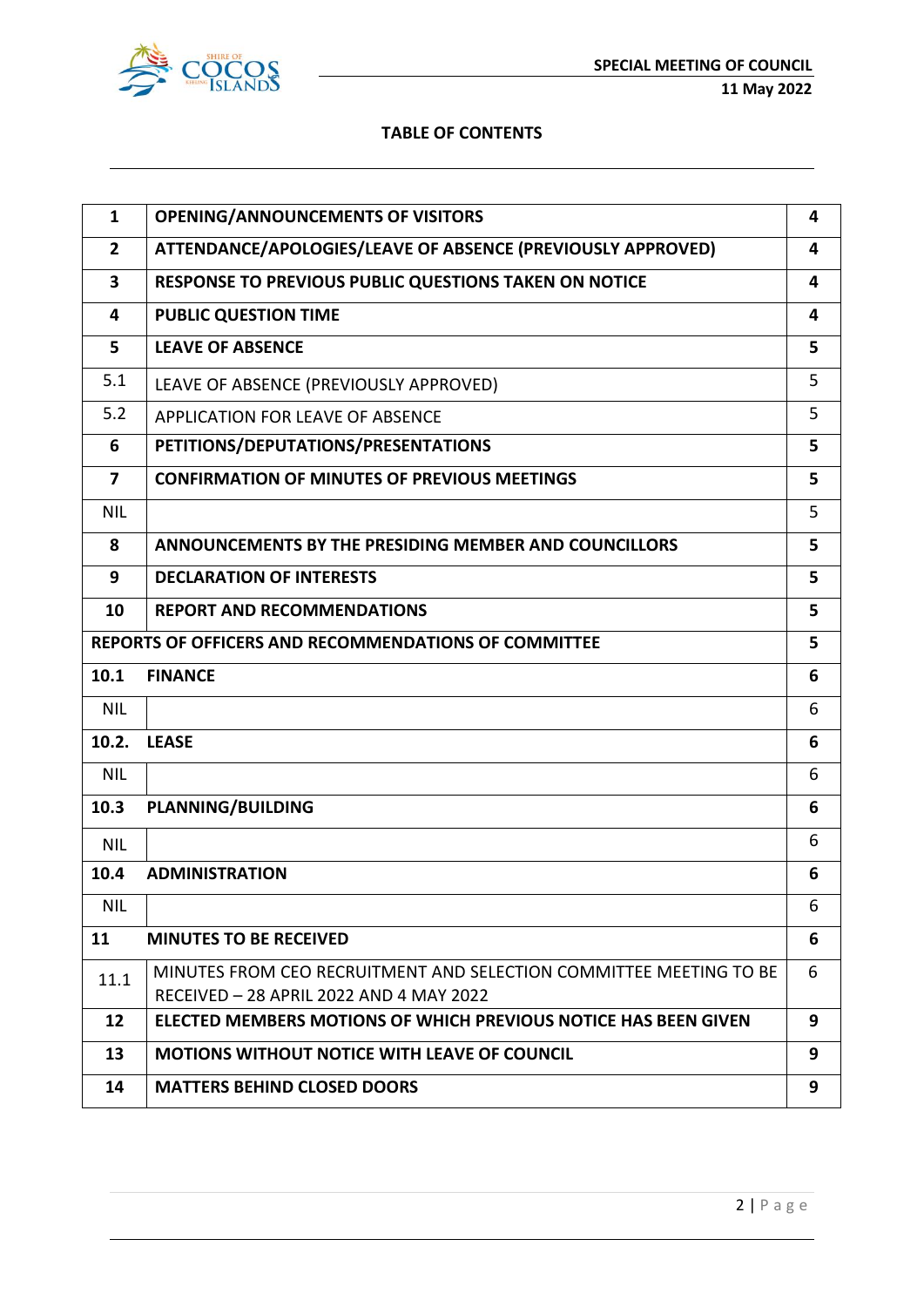

| 14.1       | APPOINTMENT OF NEW CHIEF EXECUTIVE OFFICER                         | 9  |
|------------|--------------------------------------------------------------------|----|
| 15.        | <b>MATTERS RELATING TO THE LAND TRUSTS</b>                         | 10 |
| 15.1       | <b>TRUSTS ADMINISTRATION</b>                                       | 12 |
| <b>NIL</b> |                                                                    | 12 |
| 15.2       | <b>TRUSTS LEASES</b>                                               | 12 |
| <b>NIL</b> |                                                                    | 12 |
| 15.3       | <b>TRUSTS FINANCE</b>                                              | 12 |
| <b>NIL</b> |                                                                    | 12 |
| 16.        | NEW BUSINESS OF AN URGENT NATURE INTRODUCED BY DECISION OF MEETING | 12 |
|            | (LATE ITEM)                                                        |    |
| <b>NIL</b> |                                                                    | 12 |
| 17.        | <b>CLOSURE</b>                                                     | 12 |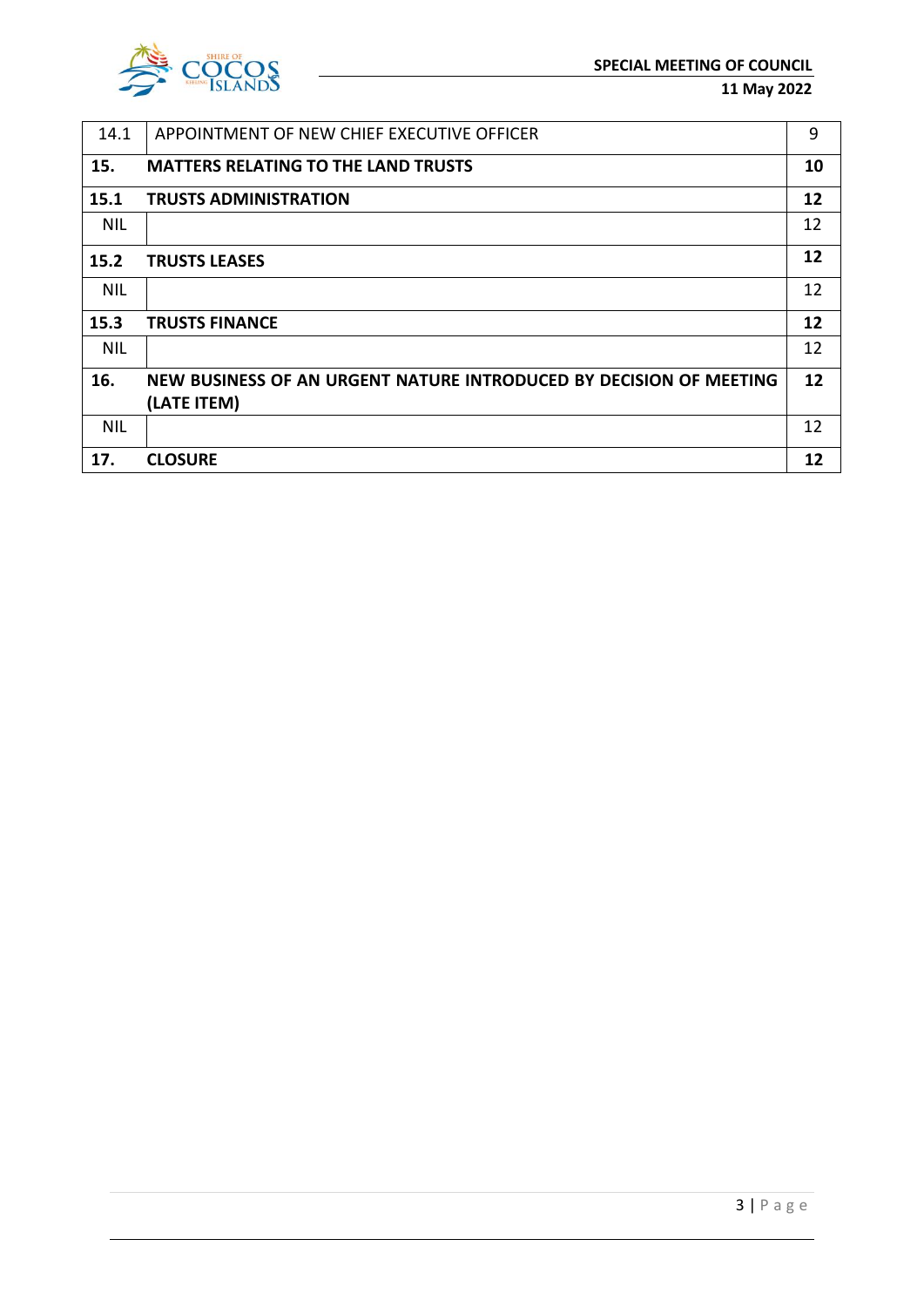

## **1. OPENING/ANNOUNCEMENTS OF VISITORS**

## **2. ATTENDANCE/APOLOGIES/LEAVE OF ABSENCE**

## **3. RESPONSE TO PREVIOUS PUBLIC QUESTIONS TAKEN ON NOTICE**

## **4. PUBLIC QUESTION TIME**

In accordance with *Section 5.24(1) (a) of the Local Government Act 1995,* time is allocated for questions to be raised by members of the public, as follows:

(1) The minimum time to be allocated for the asking of and responding to questions raised by members of the public at ordinary meetings of councils and meetings referred to in regulation 5 is 15 minutes.

(2) Once all the questions raised by members of the public have been asked and responded to at a meeting referred to in sub regulation (1), nothing in these regulations prevents the unused part of the minimum question time period from being used for other matters.

Pursuant *to regulation 7(4) (a) of the Local Government (Administration) Regulations 1996*, questions from the public must relate to a matter affecting the local government.

In accordance with *Section 5.25 (1) (f) of the Local Government Act 1995* and the *Local Government (Administration) Regulations 1996 regulation 11(e)* a summary of each question raised by members of the public at the meeting and a summary of the response to the question will be included in the minutes of the meeting.

Where a question is taken on notice at the meeting, a summary of the response to the question will be included in the agenda for the following Council meeting.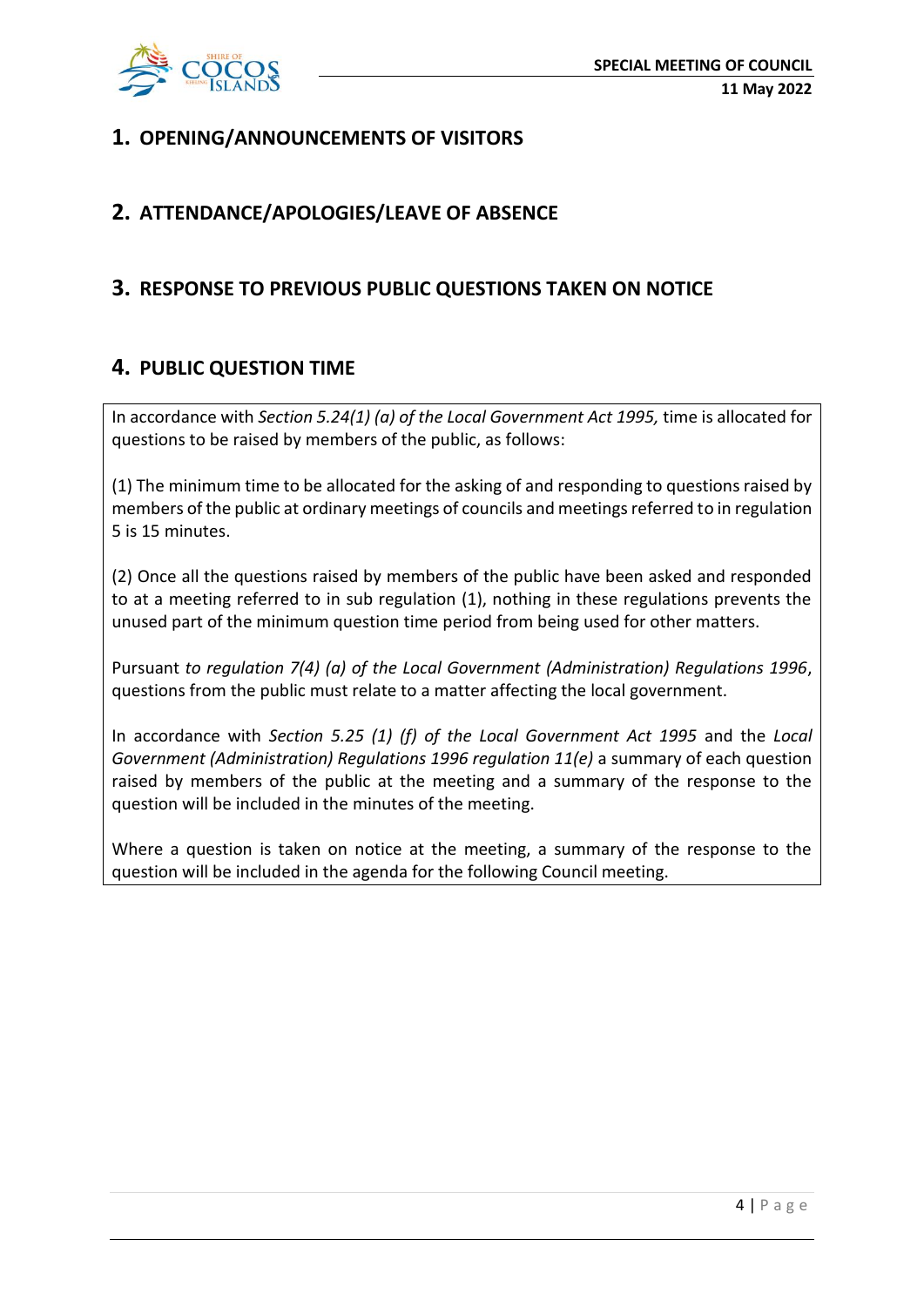

## **5. LEAVE OF ABSENCE**

The *Local Government Act 1995 (Section 2.25)* provides that a Council may, by resolution, grant leave of absence to a member for Ordinary Council Meetings. A member who is absent, without first obtaining leave of the Council, throughout three consecutive Ordinary meetings of the Council is disqualified from continuing his or her membership of the Council. Disqualification from membership of the Council for failure to attend Ordinary Meetings of the Council will be avoided so long as the Council grants leave prior to the member being absent. The leave cannot be granted retrospectively. An apology for non-attendance at a meeting is not an application for leave of absence.

## **5.1 LEAVE OF ABSENCE (PREVIOUSLY APPROVED)**

| <b>Councillor</b> | Date of Leave | <b>Approved by Council</b> |
|-------------------|---------------|----------------------------|
|                   |               |                            |

## **5.2 APPLICATION FOR LEAVE OF ABSENCE**

## **6. PETITIONS/DEPUTATIONS/PRESENTATIONS**

## **7. CONFIRMATION OF MINUTES OF PREVIOUS MEETING(S)**

#### **OFFICER'S RECOMMENDATION**

**THAT COUNCIL BY SIMPLE MAJORITY, PURSUANT TO** *SECTIONS 5.22(2) AND 3.18 OF THE LOCAL GOVERNMENT ACT 1995 (WA)(CKI),* **RESOLVES THAT THE MINUTES OF THE ORDINARY MEETING OF COUNCIL HELD ON 27 APRIL 2022, AS PRESENTED IN ATTACHMENT 7.1 BE CONFIRMED AS A TRUE AND CORRECT RECORD OF PROCEEDINGS.**

## **8. ANNOUNCEMENTS BY THE PRESIDING MEMBER AND COUNCILLORS**

## **9. DECLARATION OF INTERESTS**

Councillors are to complete a Disclosure of Interest Form for each item they are required to disclose an interest in. The Form should be given to the Presiding Member before the meeting commences. After the meeting, the Form is to be provided to the Governance and Risk Coordinator for inclusion in the Disclosures Register.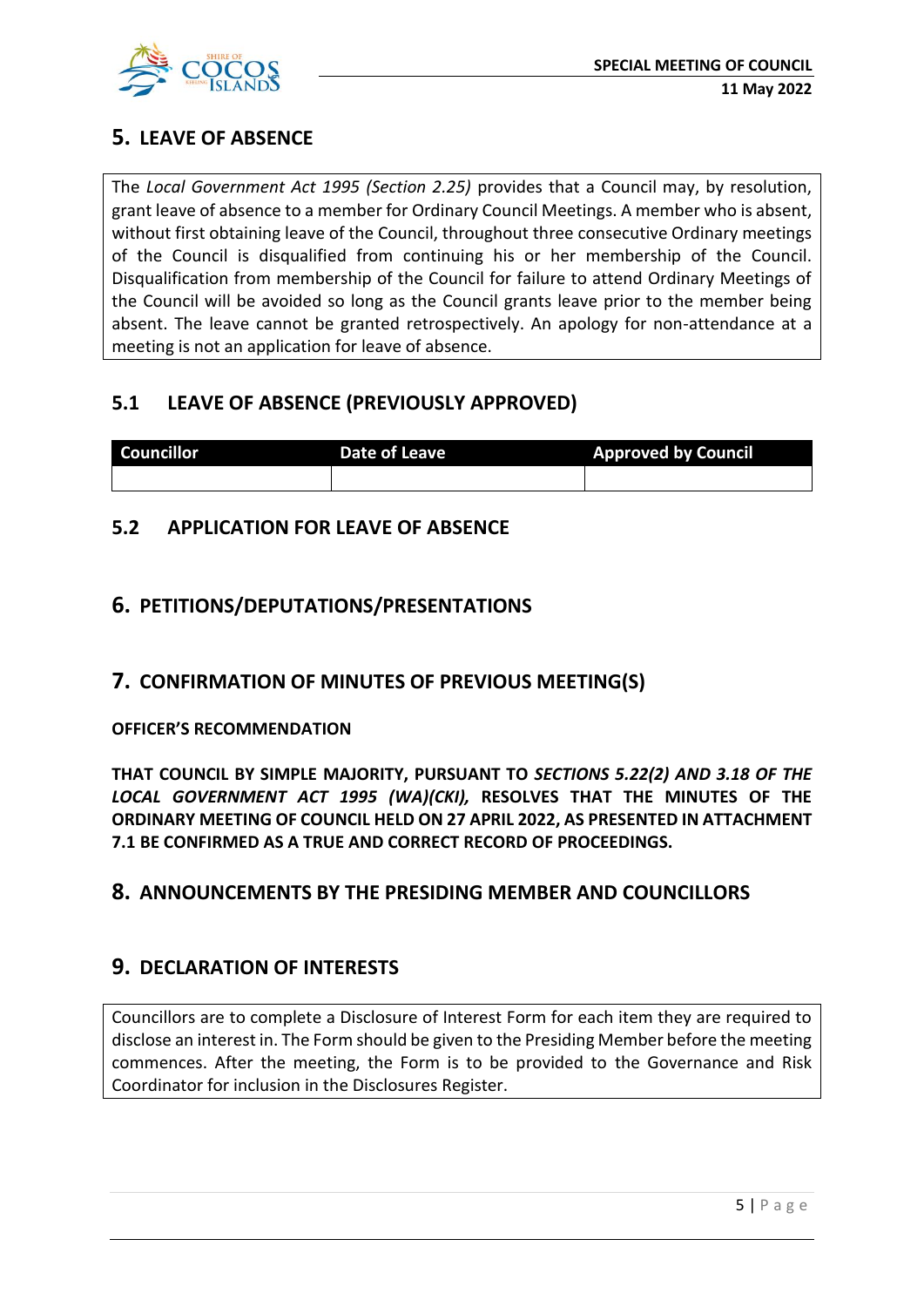

## **10. REPORT AND RECOMMENDATIONS OF COMMITTEE**

- **10.1 FINANCE**
- **10.2 LEASES**
- **10.3 PLANNING/BUILDING**

#### **10.4 ADMINISTRATION**

#### **11. MINUTES TO BE RECEIVED**

#### **11.1 MINUTES FROM CEO RECRUITMENT AND SELECTION COMMITTEE MEETING TO BE RECEIVED**

#### **Report Information**

Date: 6 May 2022 Applicant: Shire of Cocos (Keeling) Islands File Ref: Location: N/A Disclosure of Interest:Nil Reporting Officer: Chief Executive Officer Island: Shire Wide Attachments: 11.1.1 – CEO Recruitment and Selection Committee Meeting Minutes 28 April 2022 11.1.2 – CEO Recruitment and Selection Committee Meeting 4 May 2022

#### **Authority / Discretion**

#### **Definition**

| $\Box$ | Advocacy | When Council advocates on its own behalf or on behalf of its |
|--------|----------|--------------------------------------------------------------|
|        |          | community to another level of government/body/agency.        |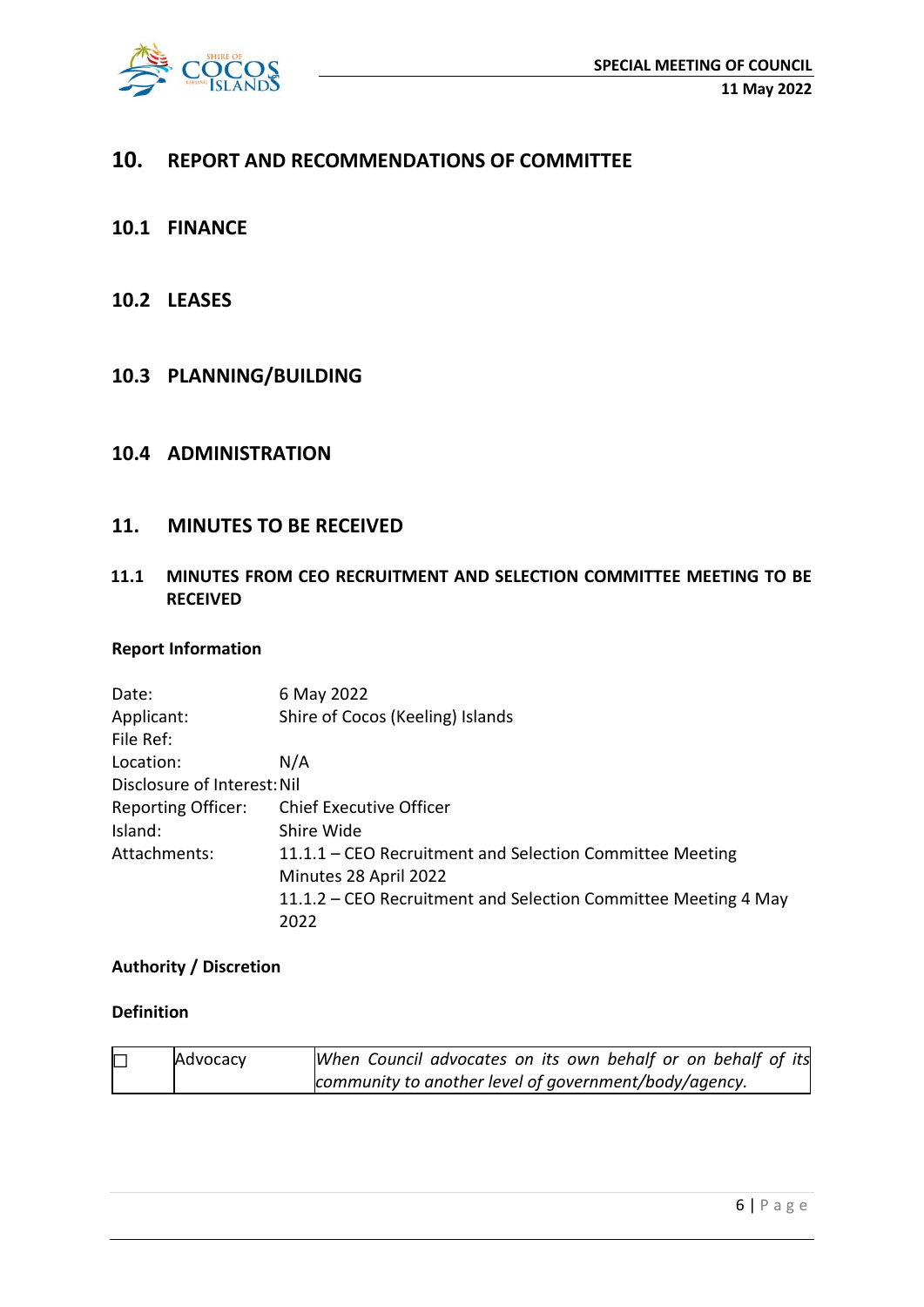

| П      | Executive      | The substantial direction setting and oversight role of the Council.      |
|--------|----------------|---------------------------------------------------------------------------|
|        |                | E.g. adopting plans and reports, accepting tenders, directing             |
|        |                | operations, setting and amending budgets.                                 |
| 区      | Legislative    | Includes adopting local laws, town planning schemes and policies.         |
|        |                | Review when Council reviews decisions made by officers.                   |
| $\Box$ | Quasi-Judicial | When Council determines an application / matter that directly             |
|        |                | affects a person's right and interest. The judicial character arises      |
|        |                | from the obligations to abide by the principles of natural justice.       |
|        |                | Examples of Quasi-Judicial authority include town planning                |
|        |                | applications, building licenses, applications for other permits $\Lambda$ |
|        |                | licenses.                                                                 |
| П      | Information    | Includes items provides to Council for information purposes only          |
|        |                | that do not require a decision of Council (i.e. $-$ for noting).          |

#### **Summary**

The report formally presents the minutes of CEO Recruitment and Selection Committee of Council from the previous meetings.

#### **Background**

The Shire has established the CEO Recruitment and Selection Committee as a Committee of Council. The CEO Recruitment and Selection Committee does not have any delegated authority; therefore, any recommendations requiring a Council decision that result from this Committee meeting must be brought before Council. This will be done via agenda items to Council.

#### **Comment**

The attached minutes are the confirmed minutes of the meetings of CEO Recruitment and Selection Committee of Council held on the following dates:

- 28 April 2022; and
- 4 May 2022

#### **Financial Implications**

The Officer's recommendation for Council to receive the minutes of Committee meetings carries no financial commitment for Council. Should any recommendation require a financial commitment or have any implication outside the CEO's delegated authority, the matter will be referred to Council as a specific agenda item.

#### **Risk Implications**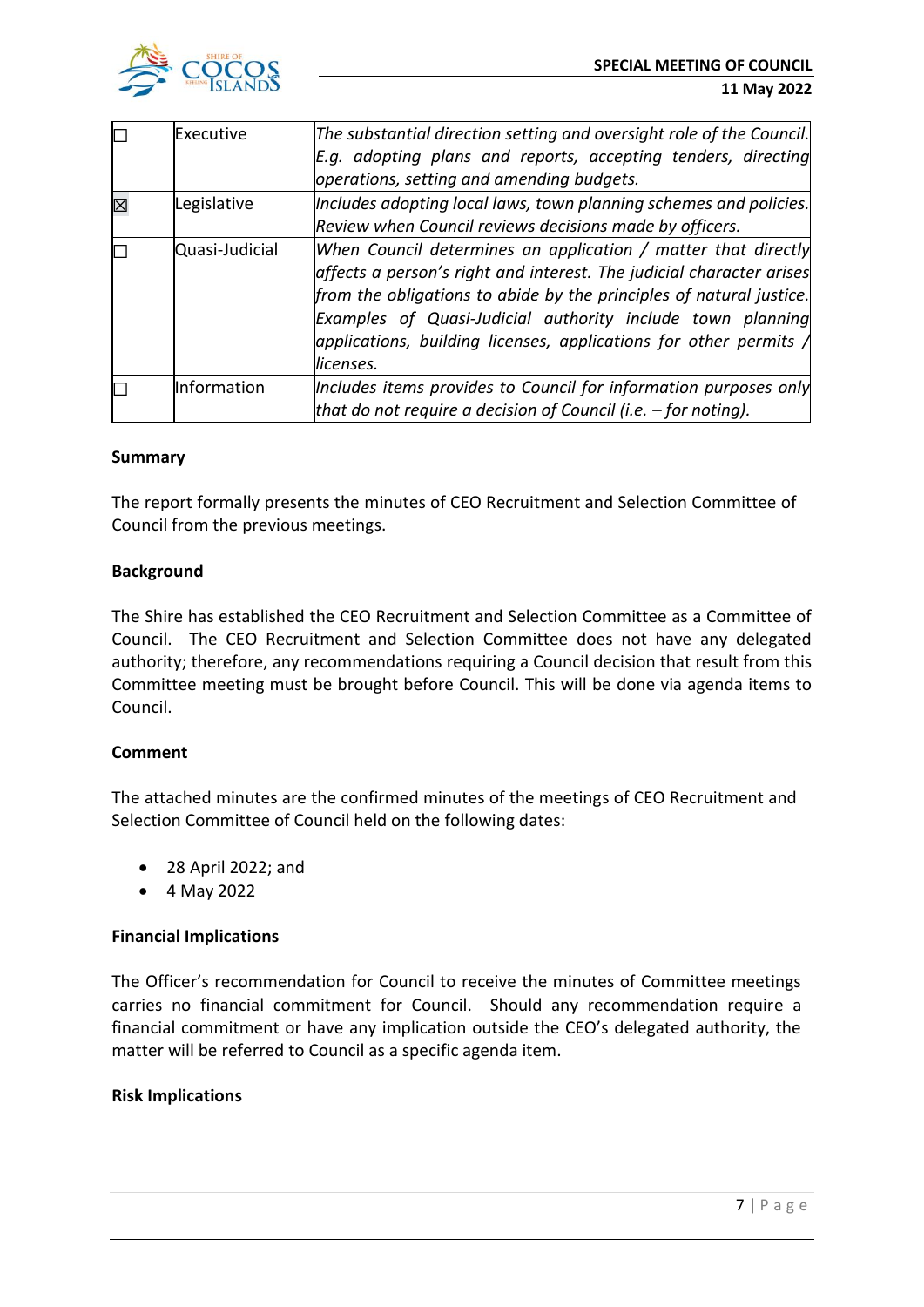

Nil

#### **Policy Implications**

Nil

#### **Statutory Implications**

Administration regulation 11 sets out the content that the minutes of council or committee meetings must contain, including:

- the names of members present at the meeting;
- details of each motion moved, the mover and the outcome of the motion;
- details of each decision made at the meeting; and
	- written reasons for each decision made at a meeting that is significantly different from the committee's or council employee's recommendation.

*Section 5.22(2) and (3) of the Act* requires that the minutes of a council or committee meeting are to go to the next meeting of the council or committee for confirmation and signing by the person presiding to certify the confirmation.

#### **Strategic Implications**

Shire of Cocos (Keeling) Islands Strategic Community Plan 2013 *– Outcome 4.1.2 Continue to improve organisational planning.*

#### **Voting Requirements**

Simple majority

#### **Conclusion**

That the minutes of the CEO Recruitment and Selection Committee meetings held on:

- 28 April 2022; and
- 4 May 2022

be received.

#### **OFFICER RECOMMENDATION – ITEM NO 11.1**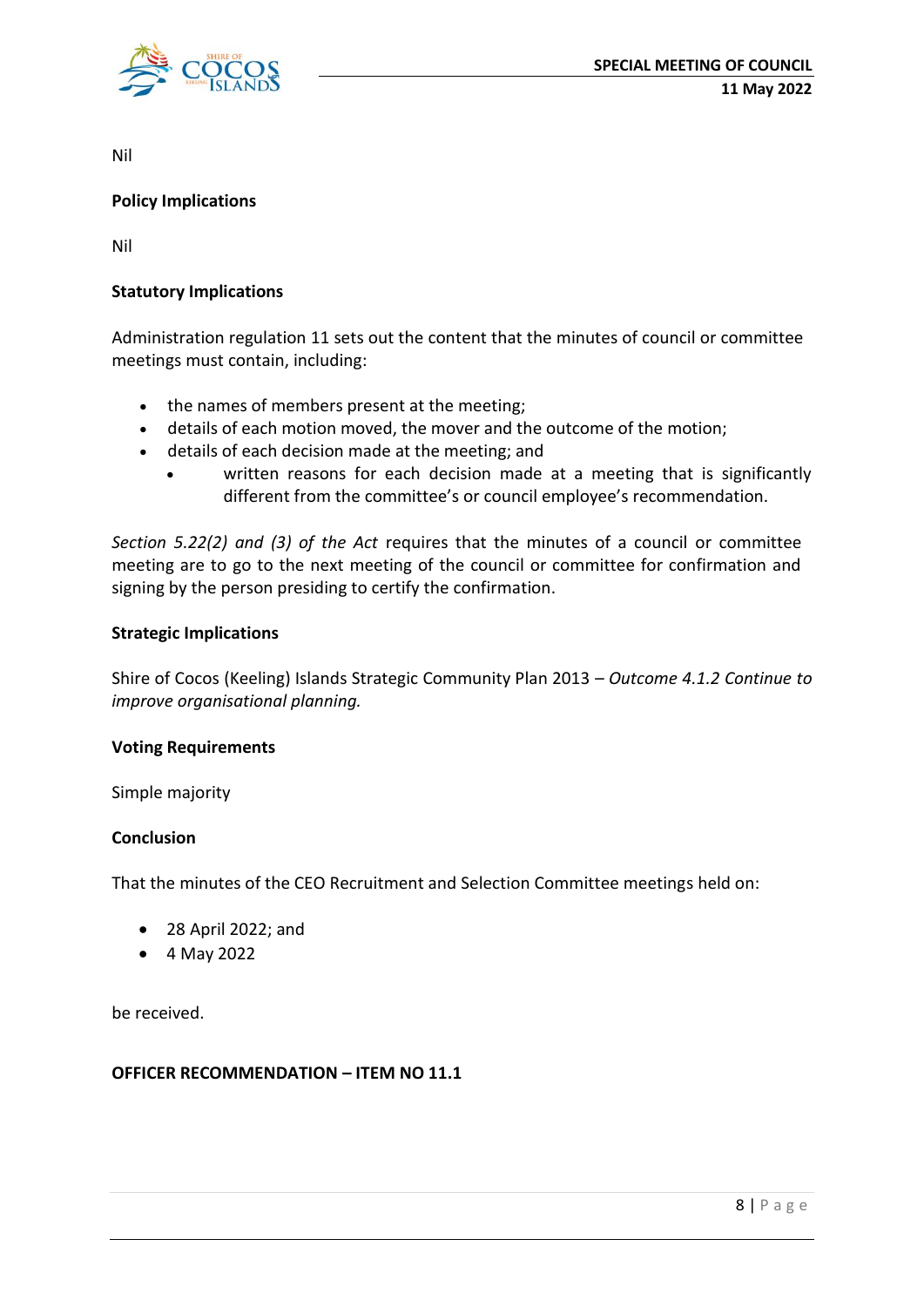

**THAT COUNCIL, BY SIMPLE MAJORITY PURSUANT TO** *SECTION 3.18 OF THE LOCAL GOVERNMENT ACT 1995 (WA)(CKI)* **RESOLVES TO RECEIVE THE MINUTES OF THE CEO RECRUITMENT AND SELECTION COMMITTEE MEETINGS HELD ON 28 APRIL 2022 AND 4 MAY 2022.**

## **12. ELECTED MEMBERS MOTION OF WHICH PREVIOUS NOTICE HAS BEEN GIVEN**

**13. MOTIONS WITHOUT NOTICE WITH LEAVE OF COUNCIL**

#### **14. MATTERS BEHIND CLOSED DOORS**

#### **14.1 APPOINTMENT OF NEW CHIEF EXECUTIVE OFFICER**

#### **Report Information**

| Date:                       | 6 May 2022                       |
|-----------------------------|----------------------------------|
| Location:                   | N/A                              |
| Applicant:                  | Shire of Cocos (Keeling) Islands |
| File Ref:                   |                                  |
| Disclosure of Interest: Nil |                                  |
| <b>Reporting Officer:</b>   | <b>Chief Executive Officer</b>   |
| Island:                     | N/A                              |
| Attachments:                | Nil                              |

#### **Authority / Discretion**

#### **Definition**

|          | Advocacy       | When Council advocates on its own behalf or on behalf of its<br>community to another level of government/body/agency.                                                                                                                                                      |
|----------|----------------|----------------------------------------------------------------------------------------------------------------------------------------------------------------------------------------------------------------------------------------------------------------------------|
| $\times$ | Executive      | The substantial direction setting and oversight role of the<br>Council. E.g. adopting plans and reports, accepting tenders,<br>directing operations, setting and amending budgets.                                                                                         |
|          | Legislative    | Includes adopting local laws, town planning schemes and<br>policies. Review when Council reviews decisions made by<br>officers.                                                                                                                                            |
|          | Quasi-Judicial | When Council determines an application / matter that directly<br>affects a person's right and interest. The judicial character arises<br>from the obligations to abide by the principles of natural justice.<br>Examples of Quasi-Judicial authority include town planning |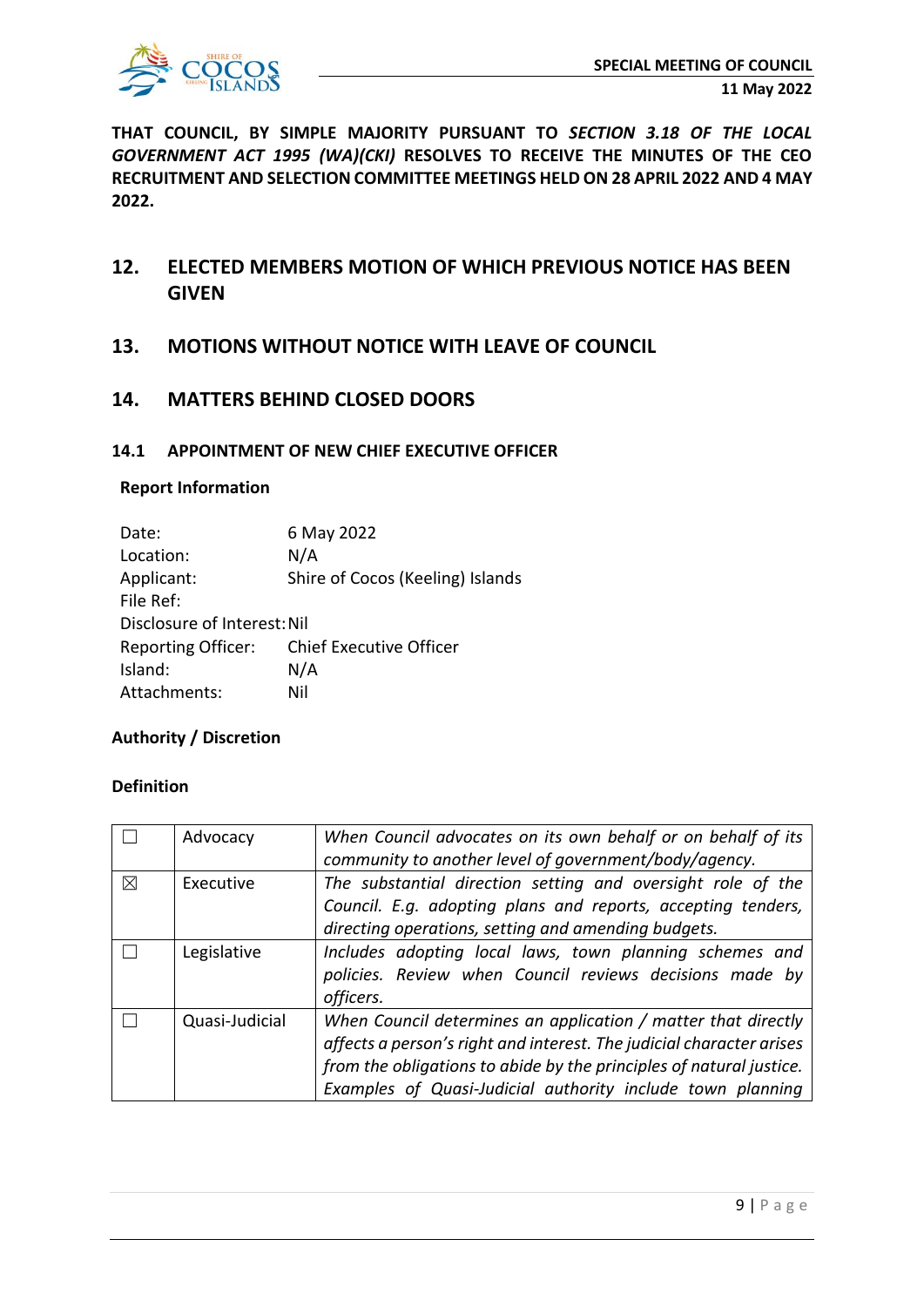

|             | applications, building licenses, applications for other permits / |
|-------------|-------------------------------------------------------------------|
|             | licenses.                                                         |
| Information | Includes items provides to Council for information purposes only  |
|             |                                                                   |

#### **Report Information**

This matter will be considered behind closed doors in accordance *with Section 5.23(2) (b) and (e) of the Local Government Act* as it related to the personal affair of a person and a contract that may be entered into.

#### **Voting Requirement**

Simple Majority

#### **OFFICER'S RECOMMENDATION**

**THAT COUNCIL GO BEHIND CLOSED DOORS IN ACCORDANCE WITH** *SECTION 5.23(2)(B) AND (E) OF THE LOCAL GOVERNMENT ACT 1995 (WA) (CKI).*

#### **15. MATTERS RELATING TO THE LAND TRUSTS**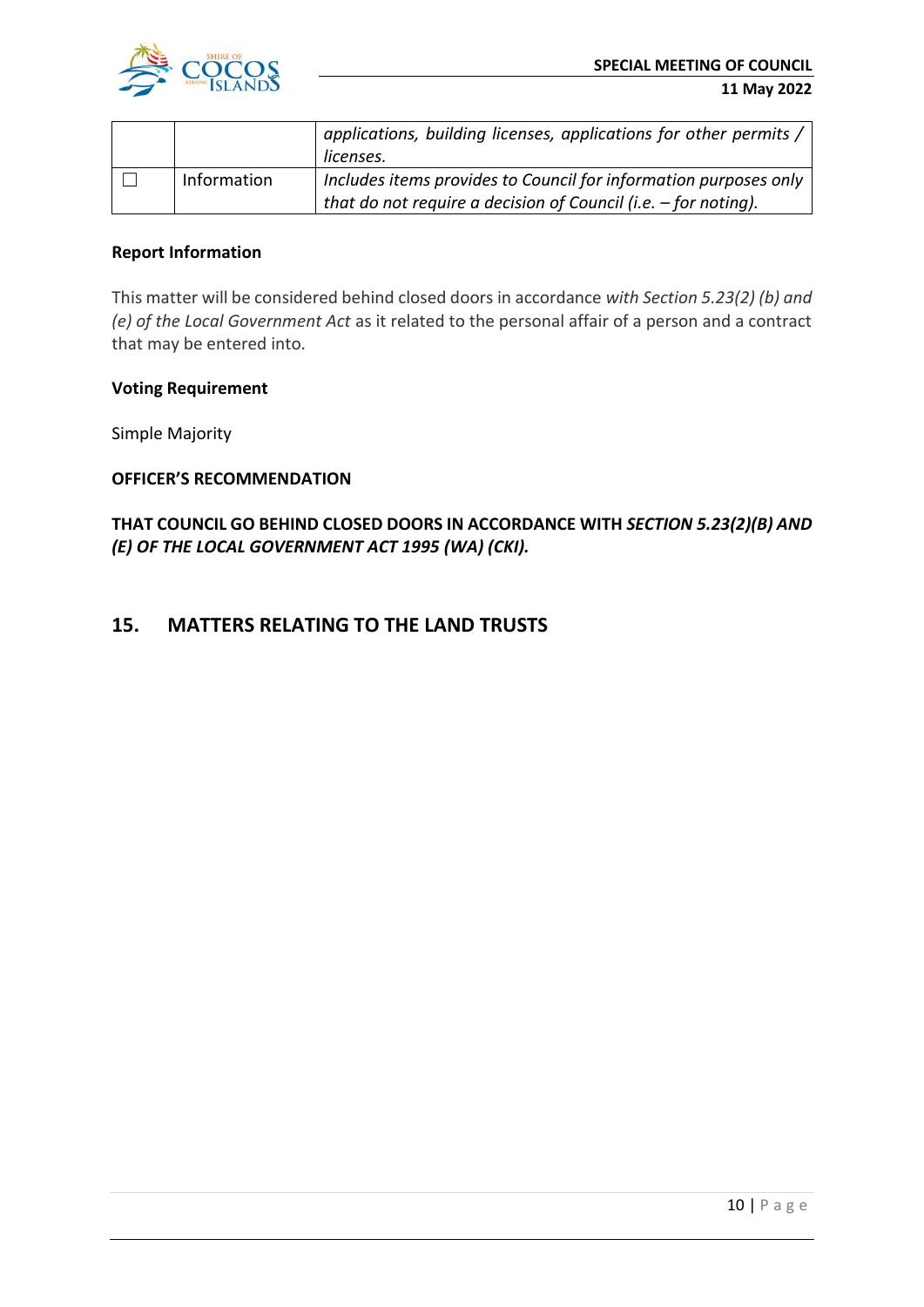



## MATTERS RELATING TO THE LAND TRUST 1979 AND LAND TRUST 1984

The Australian Government transferred ownership of portions of land on the Cocos (Keeling) Islands, under two separate deeds, to the Territory's local government being the Cocos (Keeling) Islands Council. On 1 July 1992 the Territories Law Reform Act came into effect by which the Commonwealth Government applied Western Australian laws to the Cocos (Keeling) Islands. The Local Government (Transition) Ordinance 1992 established the Shire of the Cocos (Keeling) Islands by absorbing the Cocos (Keeling) Islands Council. By this arrangement, the body corporate called the Shire of Cocos (Keeling) Islands became the Trustee for both Land Trusts. Decisions relating to the Trust are made by Council as the decision-making arm of the body corporate.

**The 1979 Deed:** The 1979 Trust Deed applies to all of the land above the high-water mark on Home Island, except Lot 13, Lot 14 and Pulu Gangsa (Cemetery Island). The Deed states that the land is to be held 'upon trust for the benefit, advancement and wellbeing of the community formed by the Kampong residents.' No other terms were expressed in the Deed. 'Kampong residents' were described in the 1979 Trust Deed as 'the residents from time to time of the Kampong area'.

**The 1984 Deed:** The 1984 Trust Deed applies to all parcels of land situated and being above high-water mark within the Cocos (Keeling) Islands, including North Keeling Island, but not including parcels of land as described in the First Schedule of the 1984 Trust Deed. This transferred land was to be held by the Council (and later, by its successor, the Shire) 'upon trust for the benefit, advancement and wellbeing of the Cocos (Keeling) Islanders resident in the Territory on land owned by the Council."